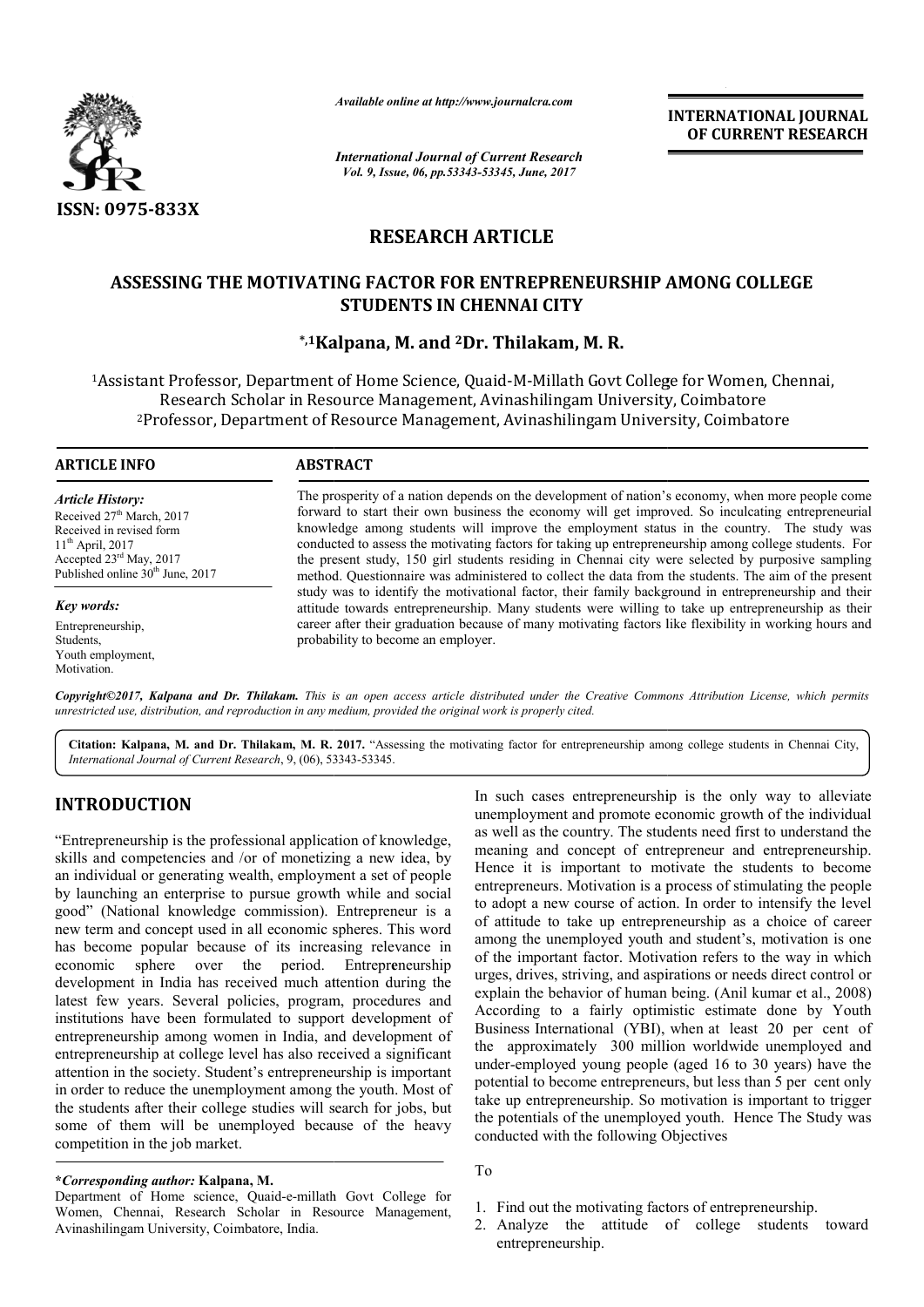3. Motivate them to become successful entrepreneurs in future.

# **NEED FOR THE STUDY**

Youth unemployment is an ever-growing problem everywhere which has several socio-economic repercussions that affects both unemployment and the society. In all developing countries the unemployment among youth is increasing annually with a greater percentage. Hence the investigator felt that, it is imperative to create awareness among the college students on entrepreneurship and to motivate them to take up entrepreneurship as their career. Since most of the students from government colleges are generally from lower socio economic status the investigator felt there is a dire need to motivate the students to earn while they learn.

#### **DESIGN OF THE STUDY**

The current study aims to investigate the attitude of college going women students towards entrepreneurship, and their intention to become entrepreneurs after completing their degree course. One hundred and fifty female college students residing in Chennai city were selected by purposive sampling technique in order to analyze the attitude of them towards entrepreneurship. Thakur (2005) states that, in purposive sample one picks up the cases that are considered to be typical of the population in which one is interested. The cases are judged as typical on the basis of the needs of the researcher. Since the selection of elements is based upon the judgment of the researcher, as she tries her sample to match the universe in some of the important known characteristics. Purposive sampling techniques are otherwise known as judgment sampling. A judgment sampling is one in which the sample are selected according to someone's personal judgment. In other words, the investigator uses her judgment in the choice and includes those items of the universe in the sample which she considers convenient (Saravanavel, 1997) An interview schedule was used as a tool to find out the attitude of the college students towards entrepreneurship. The schedule was prepared in accordance with the objectives of the study. Data collected were classified tabulated and analyzed.

## **RESULTS AND DISCUSSION**

#### **Demographic details of the respondents**

The respondents were selected among the students pursuing first and second year of Bachelors degree course from government arts and science colleges. The demographic details like family income, entrepreneurial background are given below.

#### **Family Income**

Regarding the family income 16 percent of the students declared that their family income is less than Rs 5000 per month while maximum 57 per cent of the selected sample's income ranged between Rs5001-10000 followed by Rs10001- 15000(15%). The family income of the rest of the selected samples ranged between Rs15001 -20000. This data shows that most of the students from government colleges were from lower socio economic status. Hence it's highly important and timely need to motivate them to take up entrepreneurship as

their career to support their family's financial need and also to take care of their expenditure.



 $\blacksquare$  <5000  $\blacksquare$  5001-10000  $\blacksquare$  10001-15000  $\blacksquare$  15001-20000

**Entrepreneurial Background** 

### **Entrepreneurial Background**



 $Parents = Relatives - None$ 

Regarding the entrepreneurial background of the selected students, maximum 57 per cent of the selected samples did not have an entrepreneurial background while the parents of 21 percent of the students were entrepreneurs. However 22 percent of the selected students revealed that their close relatives were entrepreneurs. These data shows that even though the samples did not have entrepreneurial background, the students showed interest in taking up entrepreneurship so as to become economically independent. A study conducted by Manivannan *et al.* (2013) among engineering college students also supported the fact that there is no significant association between family background and (parents in business and